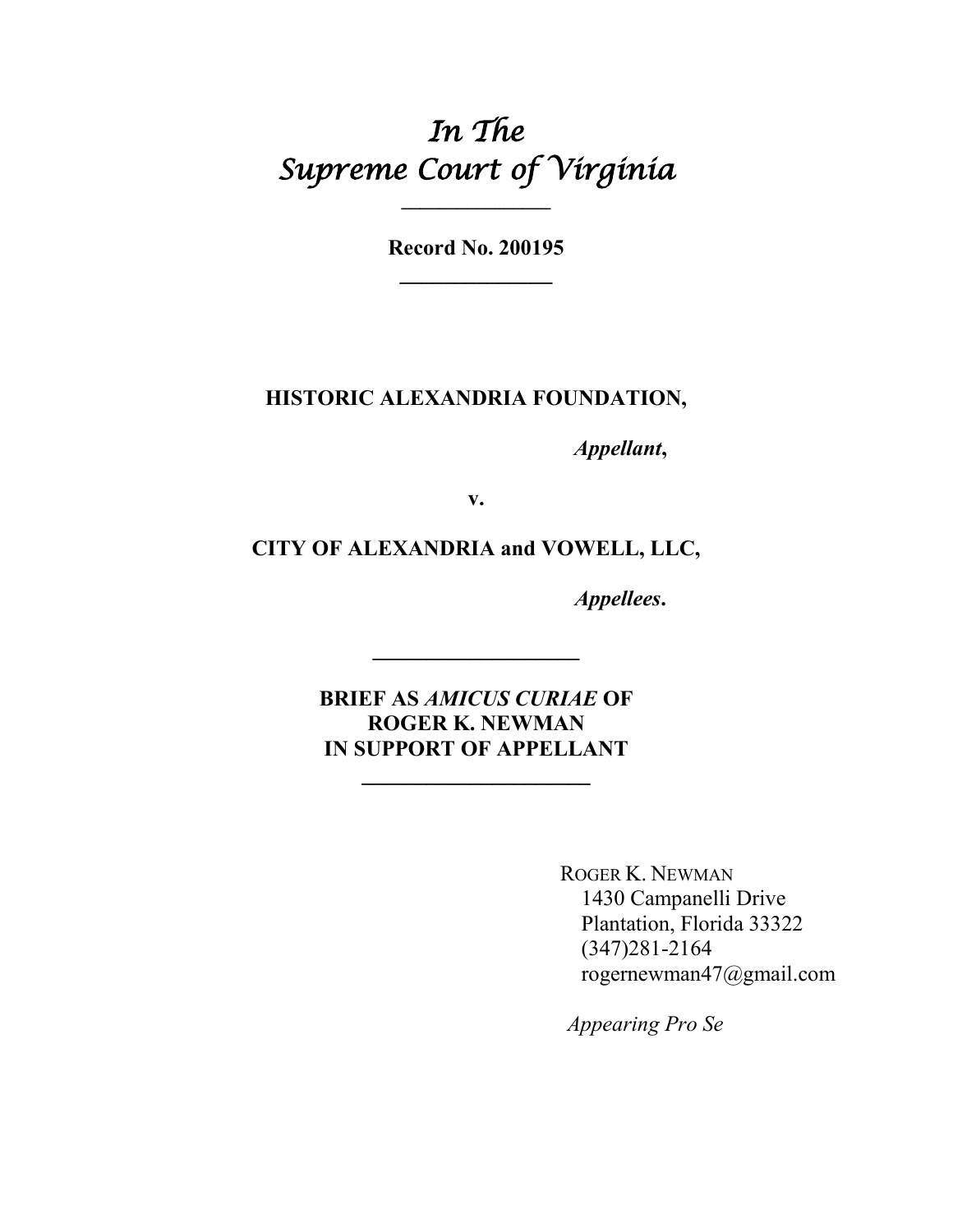### TABLE OF CONTENTS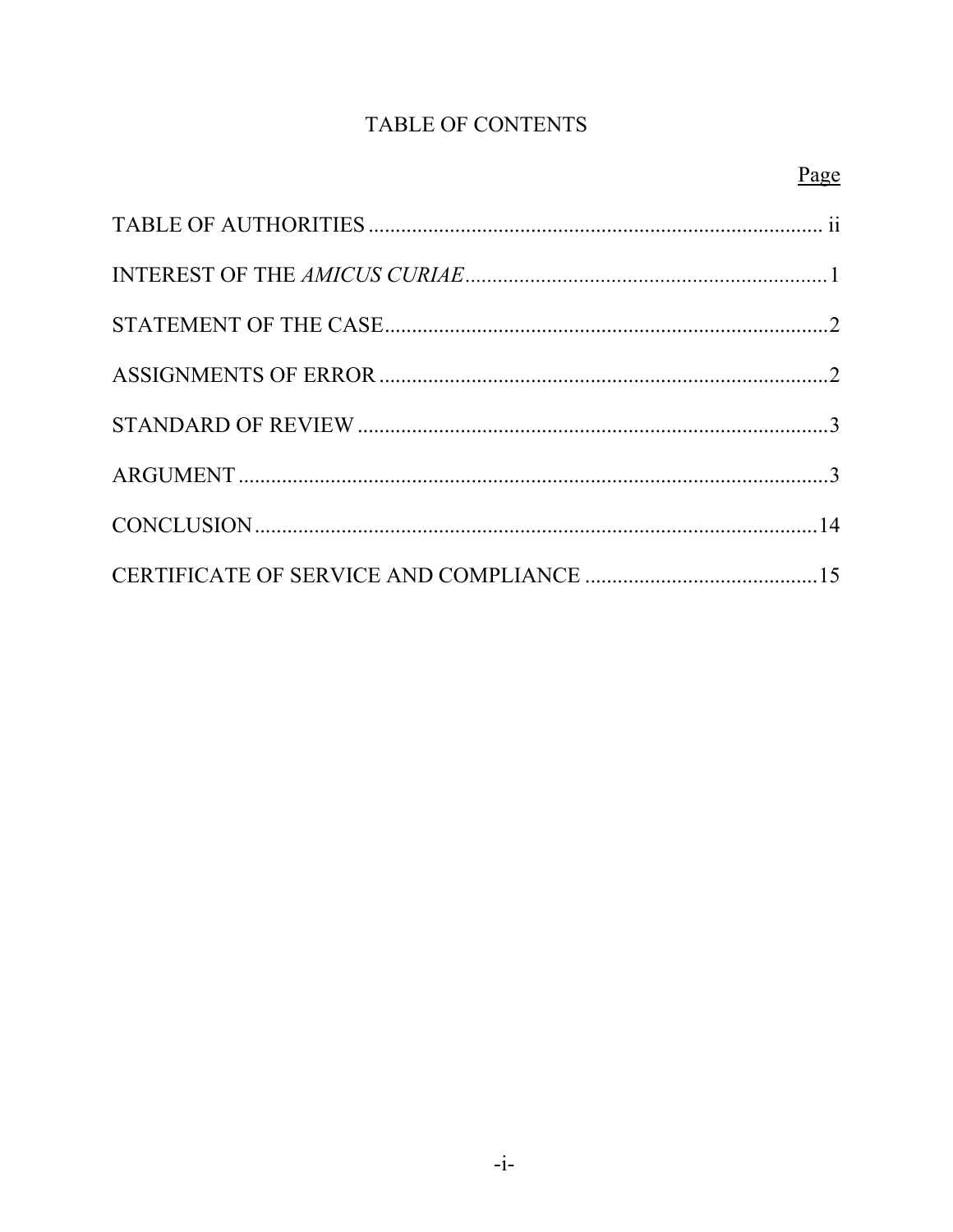### TABLE OF AUTHORITIES

| Cases:                                               |
|------------------------------------------------------|
|                                                      |
|                                                      |
|                                                      |
|                                                      |
| <b>Constitutional Provision:</b>                     |
|                                                      |
| Statutes:                                            |
|                                                      |
|                                                      |
|                                                      |
| Alexandria Code:                                     |
|                                                      |
|                                                      |
| Miscellaneous:                                       |
| Howard Ball, HUGO BLACK: COLD STEEL WARRIOR (1995)10 |
| Howard Ball, THE VISION AND THE DREAM OF JUSTICE     |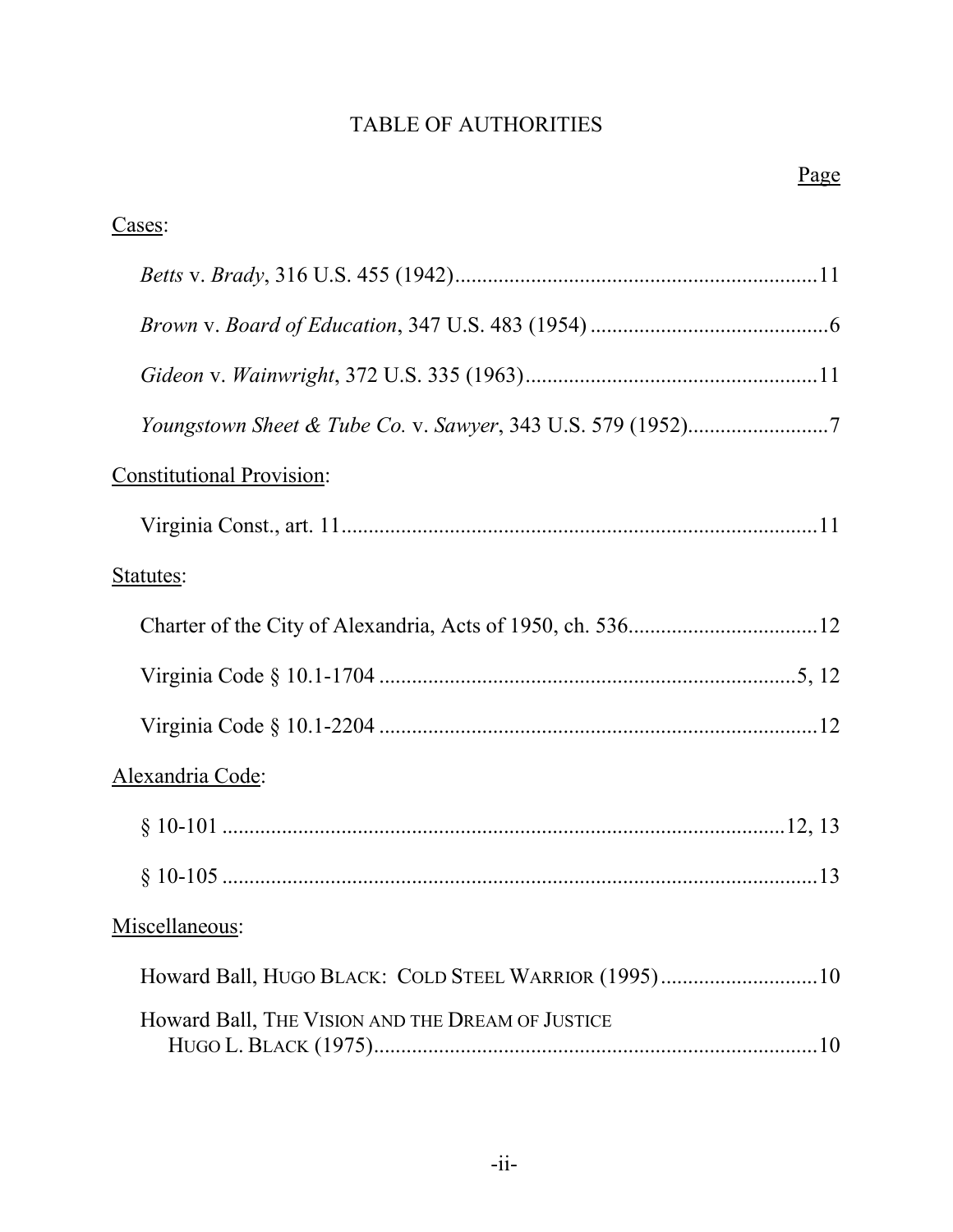## Page

| Howard Ball and Philip J. Cooper, OF POWER AND RIGHT:          |
|----------------------------------------------------------------|
| HUGO BLACK, WILLIAM O. DOUGLAS, AND AMERICA'S                  |
|                                                                |
|                                                                |
| Edmond Cahn, The Firstness of the First Amendment,             |
|                                                                |
|                                                                |
|                                                                |
| Irving Dilliard, ed., ONE MAN'S STAND FOR FREEDOM:             |
|                                                                |
| Gerald T. Dunne, HUGO BLACK AND THE JUDICIAL                   |
|                                                                |
| John P. Frank, MR. JUSTICE BLACK: THE MAN                      |
|                                                                |
| Virginia Van der Veer Hamilton, ed., HUGO BLACK AND            |
|                                                                |
| <i>Hugo L. Black Symposium, 36 ALA. L. REV. 789-926 (1985)</i> |
|                                                                |
| HUGO LAFAYETTE BLACK: MEMORIAL ADDRESSES AND                   |
| OTHER TRIBUTES IN THE CONGRESS OF THE UNITED STATES,           |
|                                                                |
| Justice Black and the Venerable House That He Presides         |
|                                                                |
| Justice Black's Imprint, WASHINGTON STAR, Sept 19, 197111      |
|                                                                |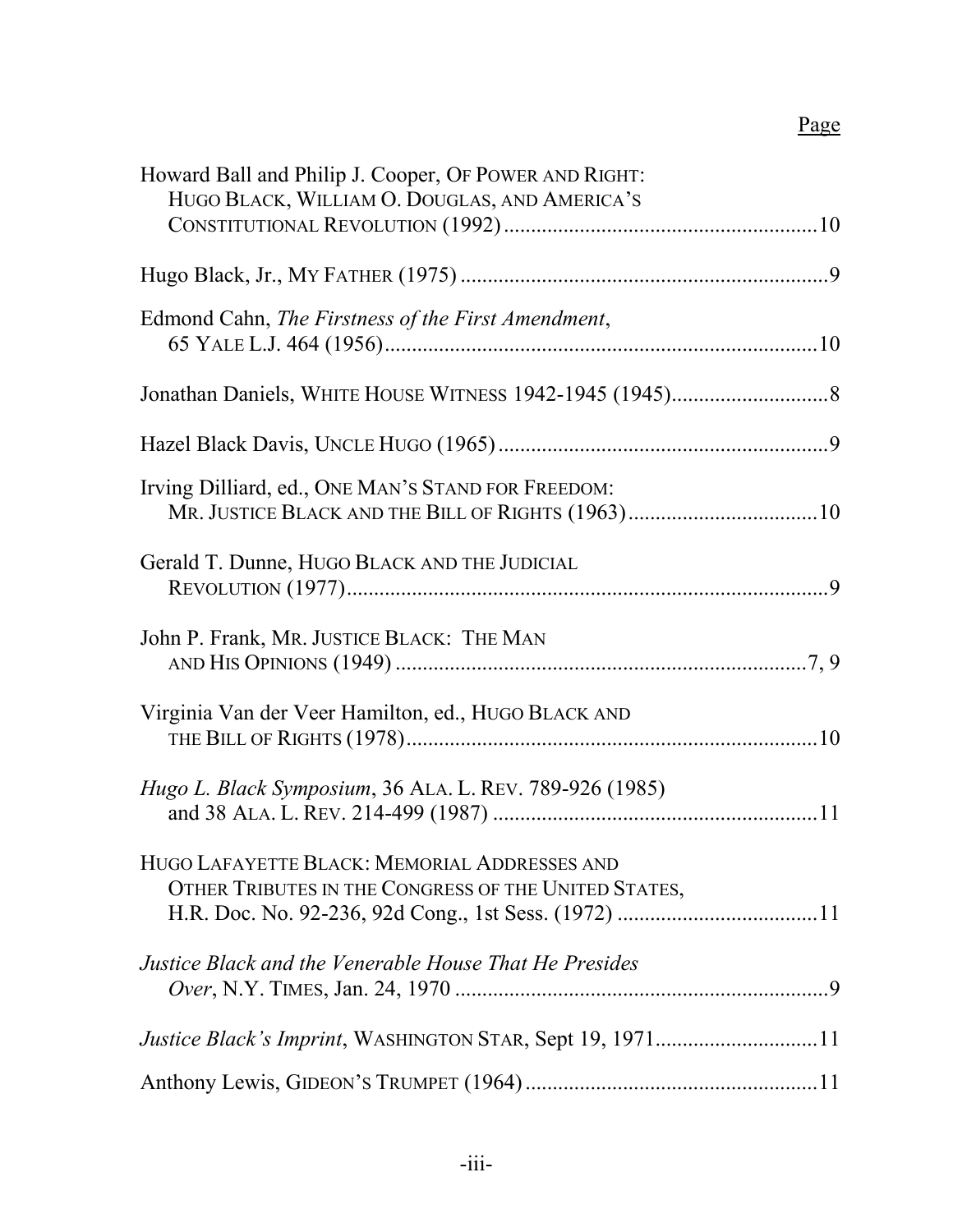## Page

| Mr. JUSTICE BLACK AND MRS. BLACK: THE MEMOIRS OF                                                                                  |
|-----------------------------------------------------------------------------------------------------------------------------------|
| Roger K. Newman, HUGO BLACK: A BIOGRAPHY (1994,                                                                                   |
| Mark Silverstein, CONSTITUTIONAL FAITHS: FELIX FRANKFURTER,<br>HUGO BLACK, AND THE PROCESS OF JUDICIAL DECISION MAKING (1984)  10 |
| James F. Simon, THE ANTAGONISTS: HUGO BLACK, FELIX<br>FRANKFURTER AND CIVIL LIBERTIES IN MODERN AMERICA (1989)10                  |
| Stephen P. Strickland, ed., HUGO BLACK AND THE SUPREME COURT (1967)10                                                             |
|                                                                                                                                   |
| Earl Warren, A Tribute to Hugo L. Black, 85 HARV. L. REV. 1 (1971)11                                                              |
| Tinsley E. Yarbrough, MR. JUSTICE BLACK AND HIS CRITICS (1988)10                                                                  |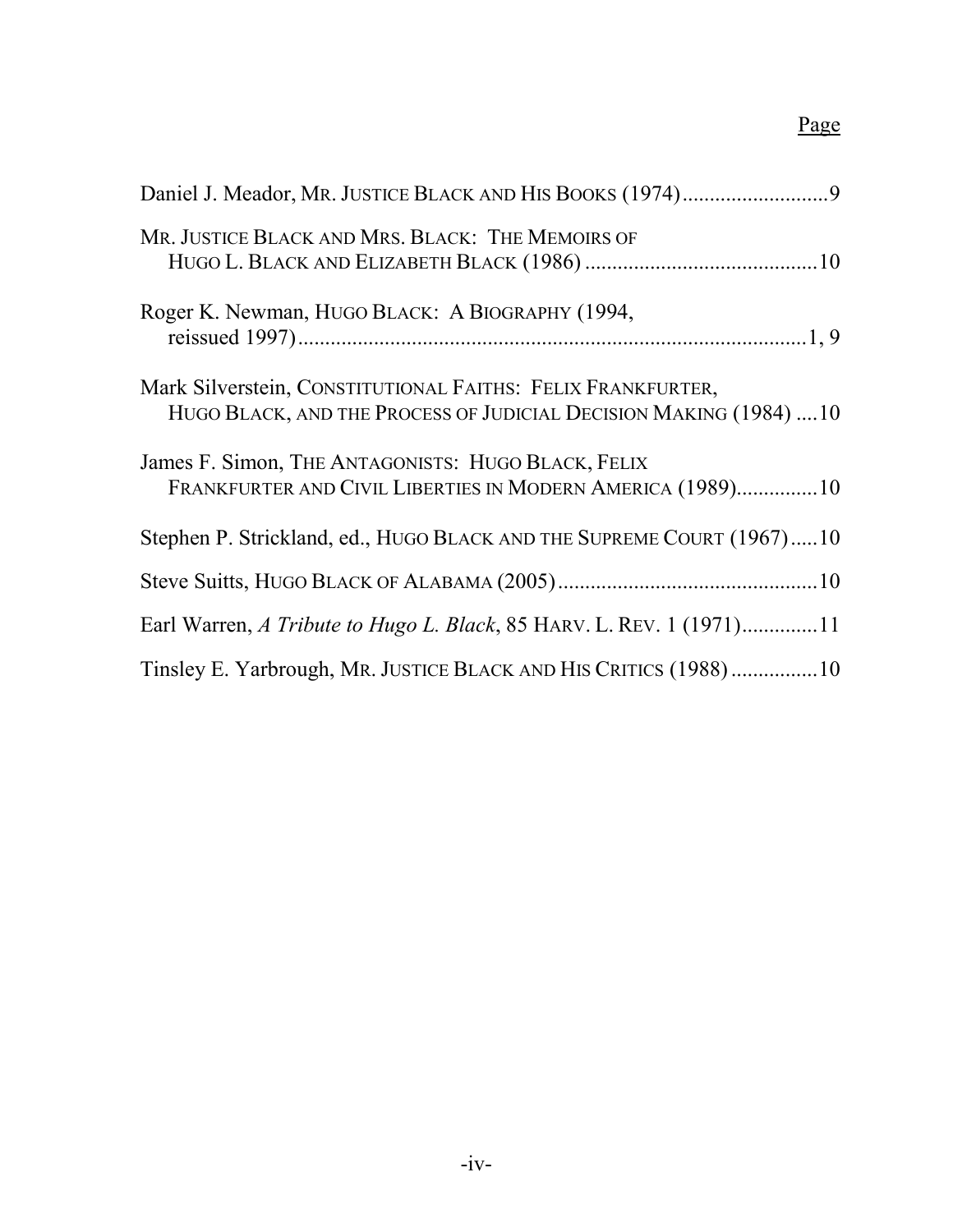# *In The Supreme Court of Virginia*

**Record No. 200195 \_\_\_\_\_\_\_\_\_\_\_\_\_\_**

#### **HISTORIC ALEXANDRIA FOUNDATION,**

*Appellant***,**

**v.**

**CITY OF ALEXANDRIA and VOWELL, LLC,**

*Appellees***.**

**BRIEF AS** *AMICUS CURIAE* **OF ROGER K. NEWMAN IN SUPPORT OF APPELLANT**

**\_\_\_\_\_\_\_\_\_\_\_\_\_\_\_\_\_\_\_**

**INTEREST OF THE** *AMICUS CURIAE*

**\_\_\_\_\_\_\_\_\_\_\_\_\_\_\_\_\_\_\_**

I write as biographer of Justice Hugo L. Black, who resided at 619 South Lee Street in Alexandria from 1939 to 1971 in an Eighteenth-Century house that he restored to its authentic glory. My book, *Hugo Black: A Biography* (1994, reissued with a new introduction in 1997), was the product of more than a dozen years work, interviews with well over one thousand persons, archival research in thirty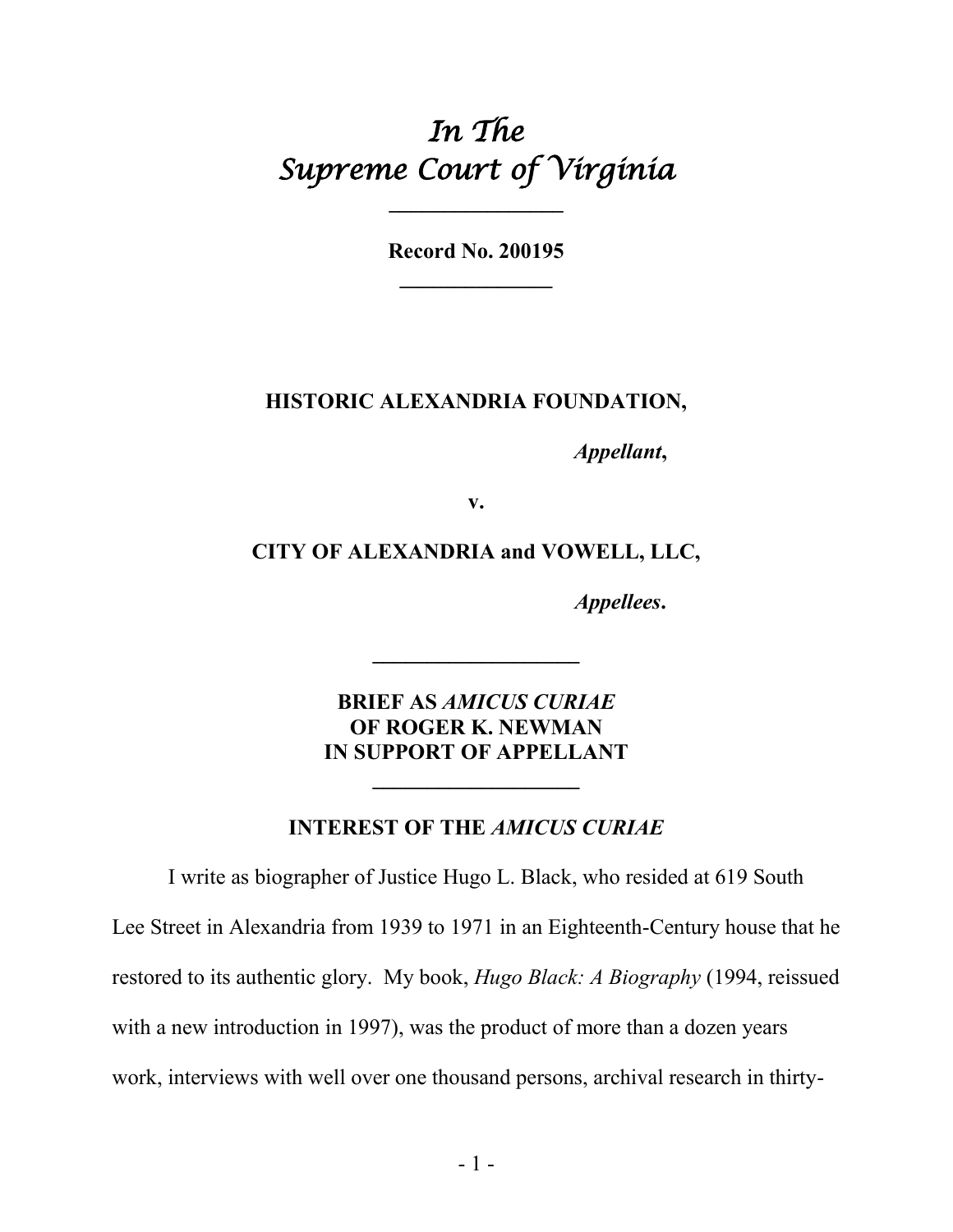three states, and exclusive access to family papers. It won the Scribes Book Award and was a finalist for the Pulitzer Prize.

I also started the efforts to have Congress recognize his centennial in 1986, which it did with a bill designating Hugo Black Day, and to have a stamp issued in his honor at that time, which it was with a formal ceremony at the Supreme Court of the United States. My friendship with the Black family started in 1970 when I spent a day with him at the house. It continued after his death in September 1971 when I spent many pleasurable hours there with his widow Elizabeth and his family until she moved in the summer of 1973, and it endures unabated to this day.

I am shocked that the City Council disregarded the heritage of this famous American and path-breaking judge, and that the Alexandria court did not take seriously its duty to examine the record. It is dismaying to find in that record an acknowledgment that "Staff did not perform extensive research on the life and work of Justice Black." J.A. 41. It would be a tragic and irreparable loss to history if the house and garden that this great man acted to preserve for posterity were to be destroyed, in spite of clear city and state provisions enacted to protect them.

#### **STATEMENT OF THE CASE**

*Amicus* adopts the statement of the case in appellant's brief.

#### **ASSIGNMENTS OF ERROR**

*Amicus* adopts the assignments of error in appellant's brief.

- 2 -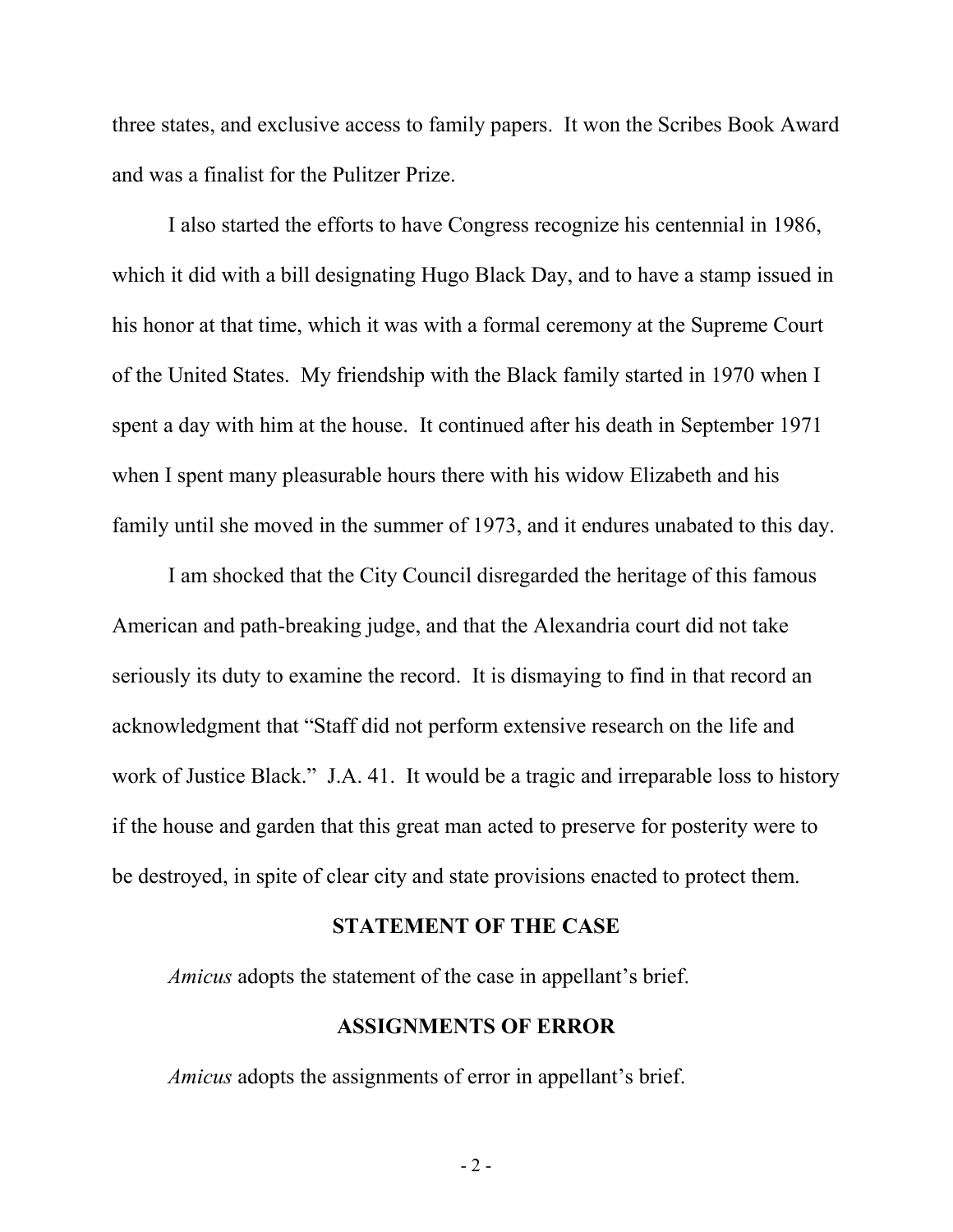#### **STANDARD OF REVIEW**

*Amicus* adopts the standard of review in appellant's brief.

#### **ARGUMENT**

America is a story above all of ideals moving towards realization. Over a long generation Justice Black was central to that story. His identity was intertwined with 619 South Lee. Both the house and the garden were part of his DNA. Not preserving the faithfulness of their original architecture and design risks losing the identity of the whole property.

The importance of preserving undefiled the physical settings and dwellings of those handful of truly significant figures in the American story speaks for itself. The very essence of historic preservation is more than buildings and architecture. It is also about the people, in this case a preeminent person, who inhabit those structures. The places we choose to save *as they were* do more than tell our stories and act as a window onto our shared past: they reveal the foundation and framework of our national character, our resolve and resiliency—the chambers of our common beating heart.

Alexandria has had, of course, many notable residents over the centuries. George Washington, George Mason, who provided the basis for the Bill of Rights, and Gerald R. Ford are probably the most significant. It is only stating the obvious that Justice Black belongs in this grouping. He was by any standard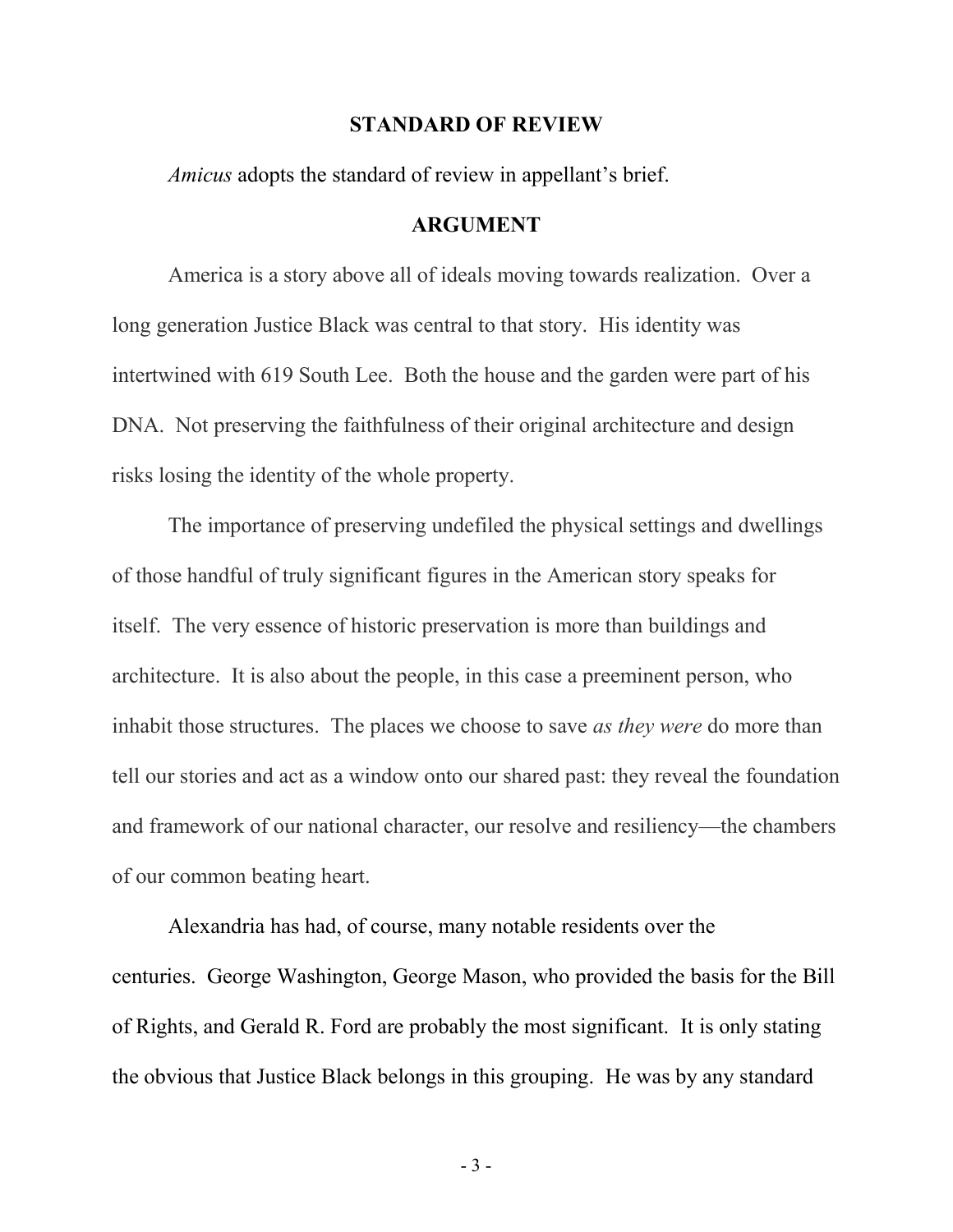one of the handful of most influential Justices in American history. His opinions were much more than ordinary legal rulings. We live by them today. American law, especially the First Amendment but also the rest of the Bill of Rights, would look very different today were it not for Justice Black. That by itself is reason to preserve his home and property as he left it and as established by law. If 619 South Lee were not the Black House, it would simply be another distinguishedlooking home in Old Town, worthy of preservation for many reasons to be sure, but nothing unusually noteworthy otherwise. But as the Black House, it should be preserved as fully as are the homes of the three noted above.

To anyone who knew the Judge (as he preferred to be called) on the Supreme Court, the house and the man were interrelated. Both were formally informal, with an innate dignity. Originally, until his wife put her foot down, he wanted to buy more adjoining plots so that he would own the entire southern part of the block. He spent at least a quarter of his life reading or writing at his desk in the second-floor study, which resembled an only slightly updated version of an Enlightenment drawing room. Most of his opinions were written there, and his law clerks often went over drafts with him word by word until midnight.

Another goodly slice of time Justice Black spent on the tennis court in his garden—which would be destroyed under the current proposal. That court often seemed as important as the other, palatial one on Capitol Hill on which for decades

- 4 -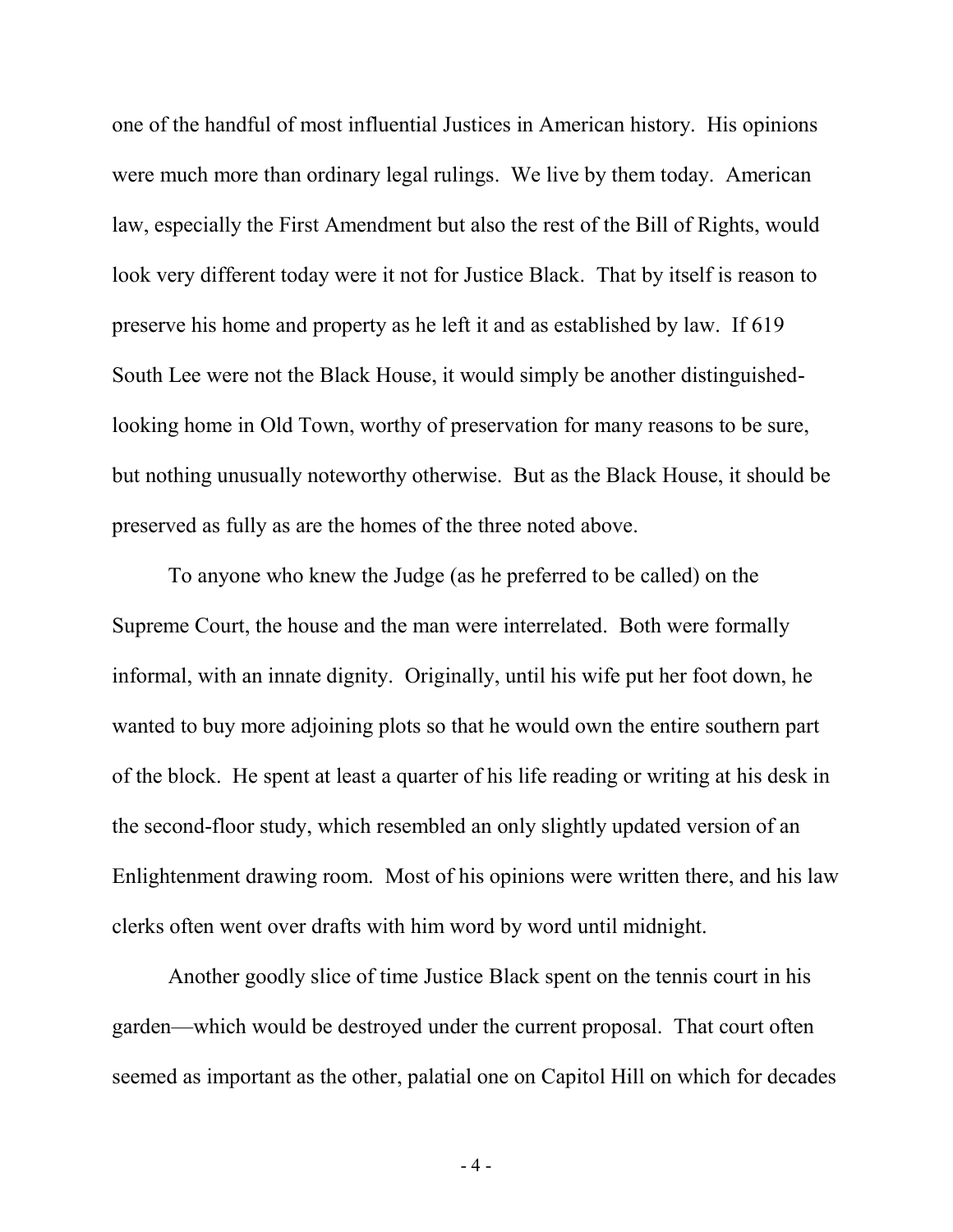he served. Bad days on the one behind the house were called "tennis the menace" days. He personally rolled its surface before he played, which was most days spring, summer and fall. And daily he watered the garden which he always felt was the centerpiece of the property. He was proud of its rhododendrons and scuppernong grapes (from his native Clay County, Alabama), several varieties of trees, and turnip greens, vegetables and berries which he also planted. Indeed, the garden, with its brick walks and circles with elaborate plantings timed to keep something in bloom most of the season (but would be obliterated under the proposal at issue), was featured on Alexandria garden tours for years.

He did everything possible to preserve the home and property, to keep them in their original condition, updated only if and when necessary, always making sure to keep their historical essence intact. This included granting a pioneering easement under Virginia's Open-Space Land Act, Va. Code § 10.1-1700 *et seq.*, which guaranteed that it would not be "converted or diverted from open-space land use." Va. Code § 10.1-1704.

 The house was the focus of much history. In 1940, before introducing the Lend-Lease bill to aid the allies, Senator Claude Pepper went to the house to show the text to Black. They talked about it in the study, and Pepper incorporated some of Black's suggestions.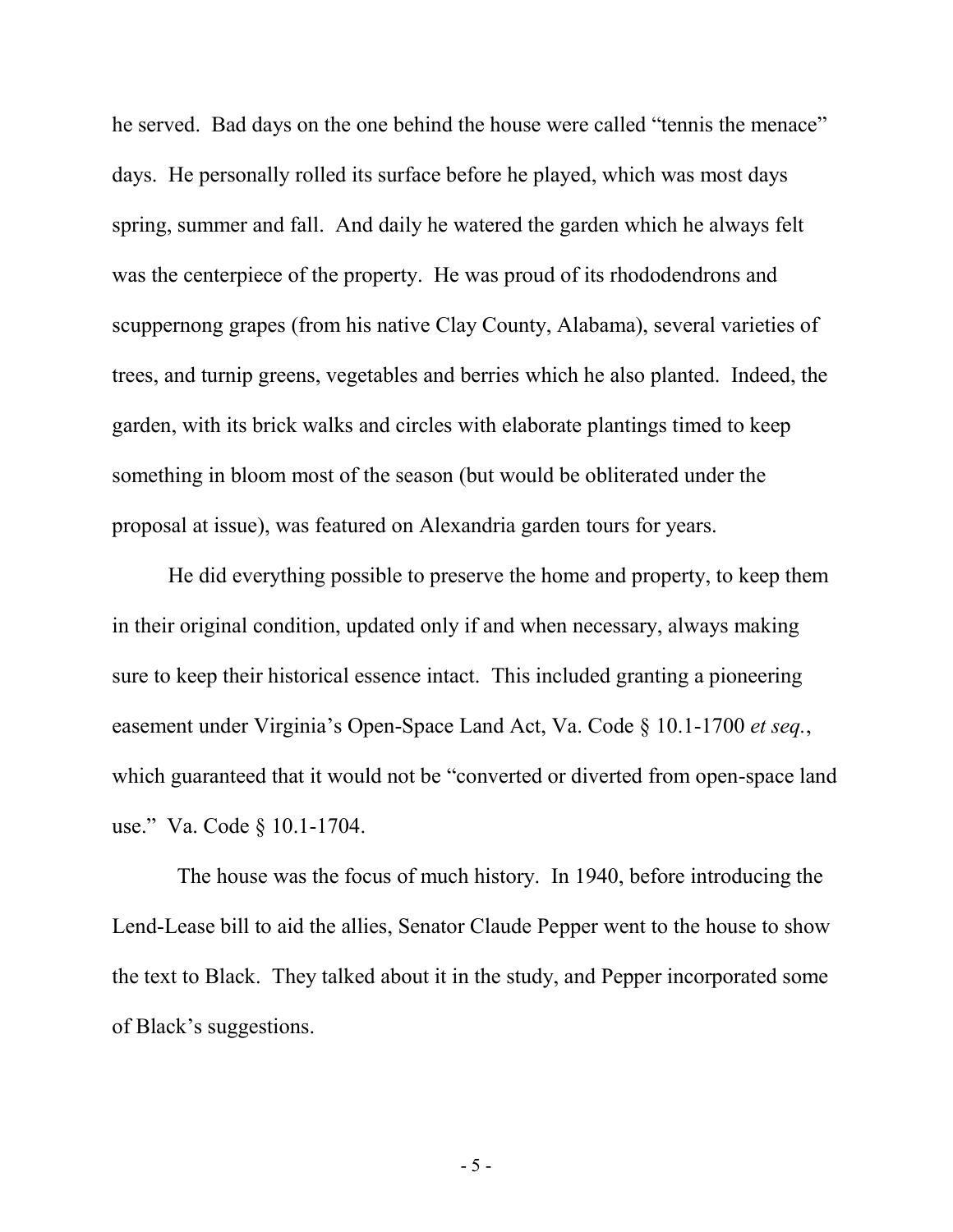In 1941 then-Senator Harry Truman came over to discuss with former Senator Black—a past master of chairing congressional investigations—how to organize the new Truman Committee, charged to find and correct waste and mismanagement in military spending.

 In 1953 Black returned home from the Court in a windowless laundry van after the Rosenberg case was considered for the last time. He knew that the Rosenberg lawyers would try to approach him for a stay of the death sentence. Within an hour they knocked on the door while he was playing tennis with his daughter. She answered it and went back to the (tennis) court to tell him who it was. Before she could utter a word, he said, while crying and with racket in hand, "I can't do it. Josephine, tell them I can't do it."

 The next year, Chief Justice Earl Warren sent his law clerk to hand-deliver to the Justice a draft for the Court's opinion in *Brown* v. *Board of Education*, 347 U.S. 483 (1954), a decision in which Black played a key role. Black stopped playing tennis, went over to a chair, read it, and told the clerk that its result was fine but that "Note 11," which listed social science literature, "will get you in trouble." The clerk thanked Black and left. As it turned out, Warren nevertheless retained the note, and it indeed became the focus of segregationist criticism.

Presidents, Justices and other dignitaries came to the Lee Street house repeatedly.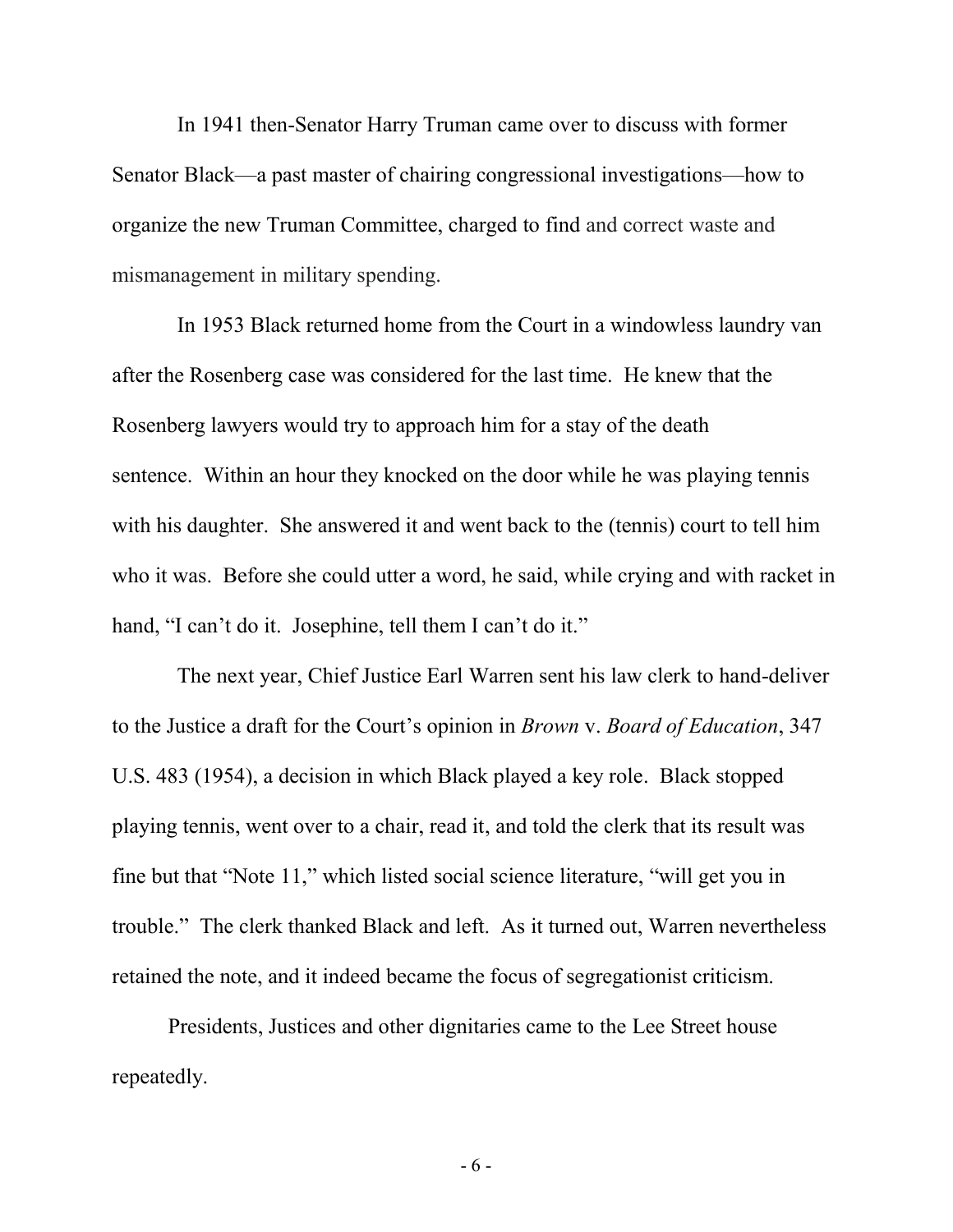—The Blacks entertained Lyndon Johnson as he filled successive offices, as senator, Vice President and President. On each visit Johnson would ask Elizabeth Black his stock question: "Did he beat you yesterday? . . . At tennis, I mean."

—President Truman came over when the Justice, knowing Truman would be upset after the Court ruled against him in the *Steel Seizure* case in 1952, threw a stag dinner for him and the other Justices. *Youngstown Sheet & Tube Co.* v. *Sawyer*, 343 U.S. 579 (1952). "Hugo, your decisions stink but your bourbon is mighty good," Truman said. Vice president Henry Wallace, carrying both his racket and V8 juice, frequently played tennis with Black throughout the 1940s. John Frank, one of the Judge's early law clerks, wrote that "The Blacks live in one of the oldest and handsomest houses in Alexandria, where . . . . he plays tennis with everyone he can find, from his messenger to a recent vice-president of the United States." John P. Frank, *Mr. Justice Black: The Man and His Opinions* 133- 34 (1949).

—All the Justices, ranging from Felix Frankfurter, William O. Douglas and William J. Brennan, Jr., to Chief Justices Earl Warren and Warren Burger, were at the house regularly. They discussed cases and more. Each summer, Black invited the whole Court over for a garden party. The Justices and their spouses sat outside and sang songs (off-key). Justice Brennan liked to say that the Court's opinions were better than its singing. In 1951 Justice Black also had a stag dinner for the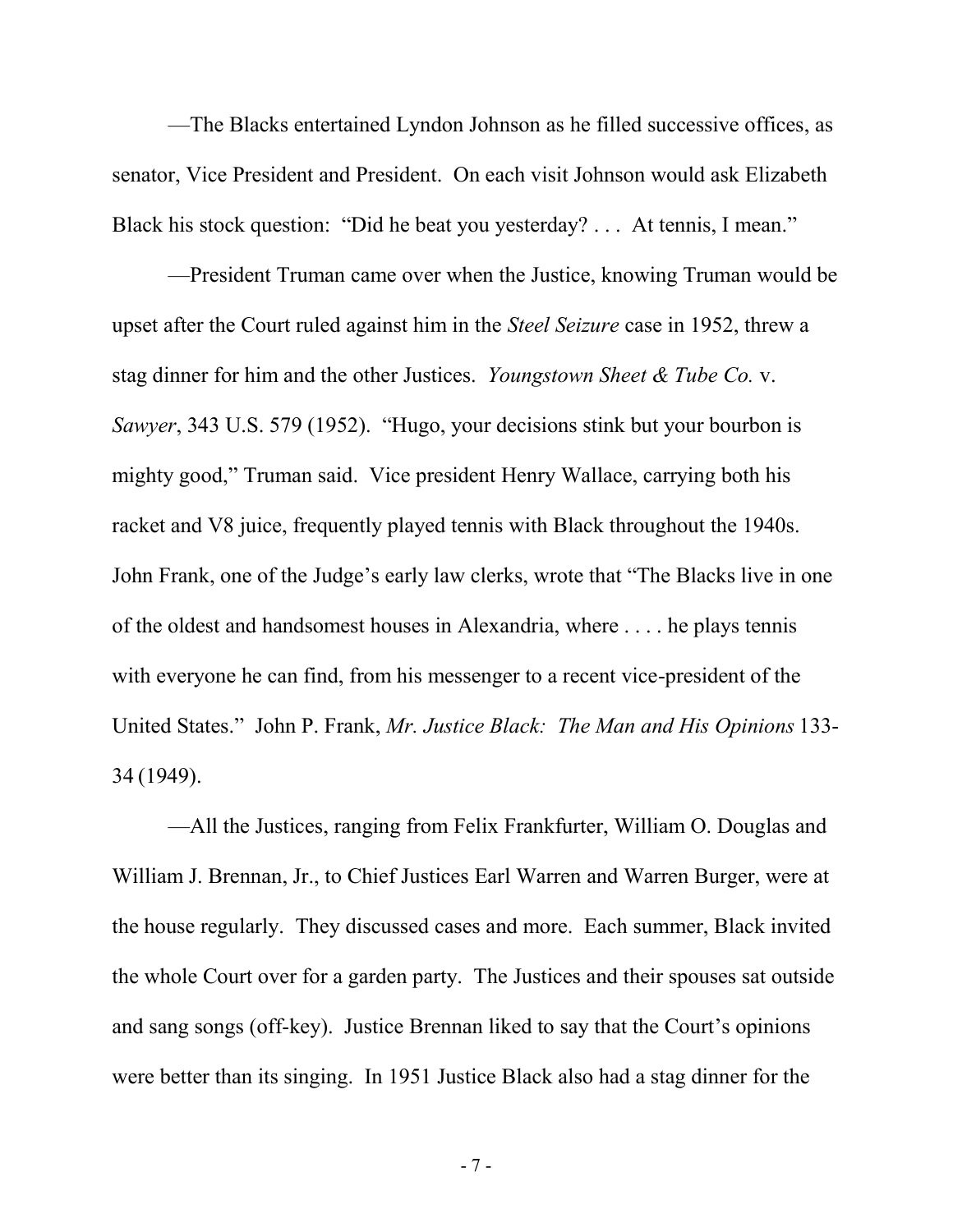Justices while daughter Josephine invited her classmates over to celebrate their high school graduation. After the meal, he called for her to bring them downstairs. "President Truman wants to play the piano for them." "Call your numbers, anything at all," the President said. He played a current tune. The Justices and the President grinned and joined in the singing. The girls were astonished.

619 South Lee Street, in short, with its unique garden, was a venue of history. Just as the house was an Eighteenth-century haven in the Twentiethcentury world, its garden served, as few locations in the Washington, D.C. area could, as a refuge from the pressures of public life, a retreat from the daily grind of policy, politics and law. Guests left remembering "the feeling of the pleasantness of the company and the charm of the place," as Jonathan Daniels, assistant to Franklin D. Roosevelt and press secretary to Harry S Truman, wrote—too discreet to mention the discussions begun or consummated there. Daniels, *White House Witness, 1942-1945* 28 (1945). It certainly served that purpose for Justice Black, giving him the peace of mind to craft opinions that more than those of anyone else in his time guided the (re)direction of American law toward a meaningful Bill of Rights and guarantees of due process and equal protection for all Americans. For its national audience, the *New York Times* in 1970 published a feature article titled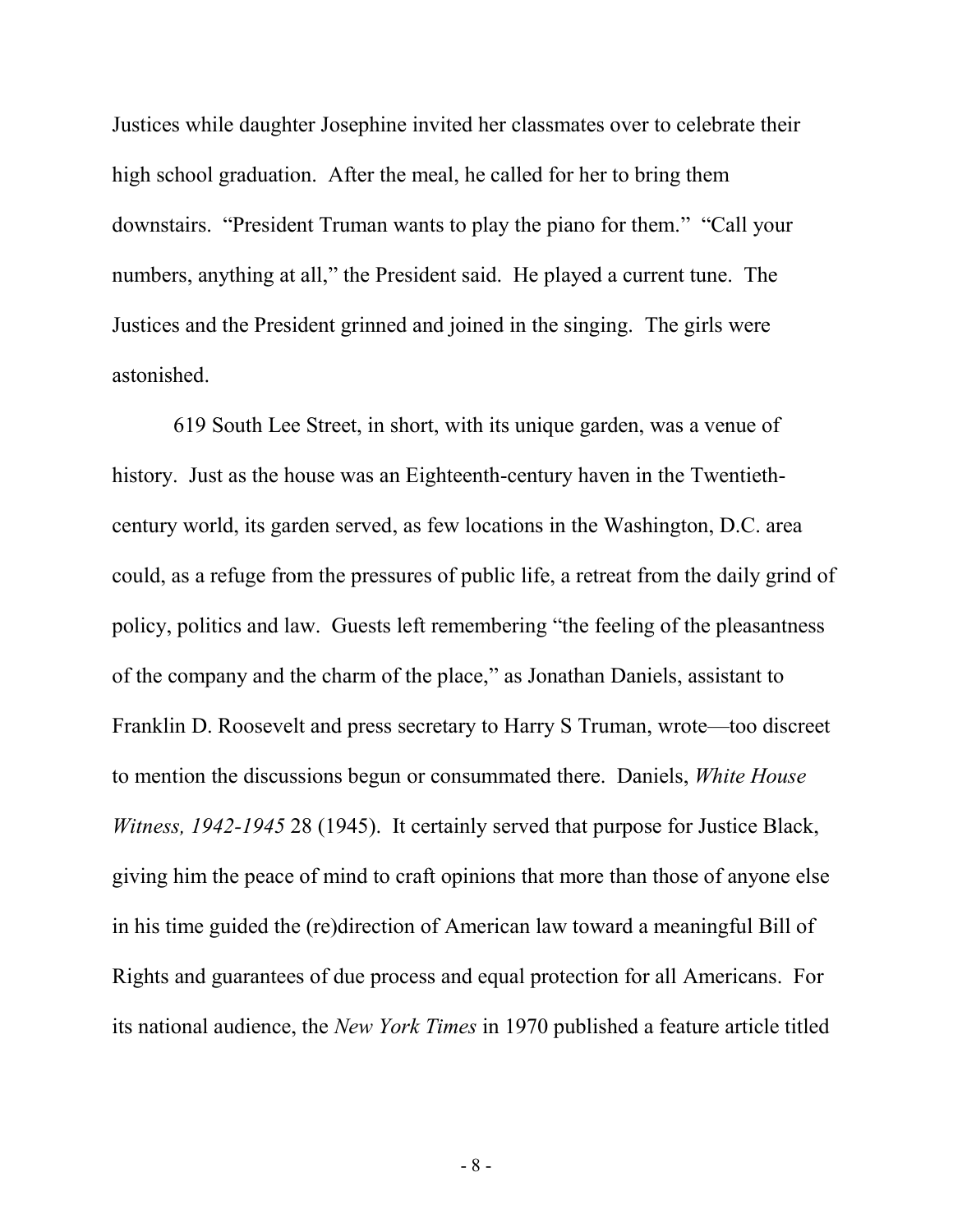"Justice Black and the Venerable House That He Presides Over," that included a walking tour by the Justice himself. N.Y. TIMES, Jan. 24, 1970.

The massive alterations being proposed in this case are far more than simply adding a microwave to the kitchen. The changes involved go to the heart of the property and, more importantly, how he lived there. Our heritage is more than the physical: it equally includes the setting and context. The irrevocable impact on history and future generations if those are lost, in this case by deliberate demolition and adding incongruous modern buildings, is incalculable. This case serves as a beacon to guide future preservation efforts. As a site where lasting history in every sense was made, the house and garden should be preserved in the manner Justice Black wished.

\* \* \*

 Justice Black and his indelible impact on the law have been written about extensively. Besides my book, there are, for only a few examples, the John Frank work previously cited, and Gerald T. Dunne, *Hugo Black and the Judicial Revolution* (1977). The Judge's son Hugo Black, Jr., now deceased, wrote from a singular vantage in *My Father* (1975), as did niece Hazel Black Davis in *Uncle Hugo* (1965), which includes a chapter on the house. The unique study by former law clerk and University of Virginia law professor Daniel J. Meador, *Mr. Justice Black and His Books* (1974), devotes much attention to the house and garden. So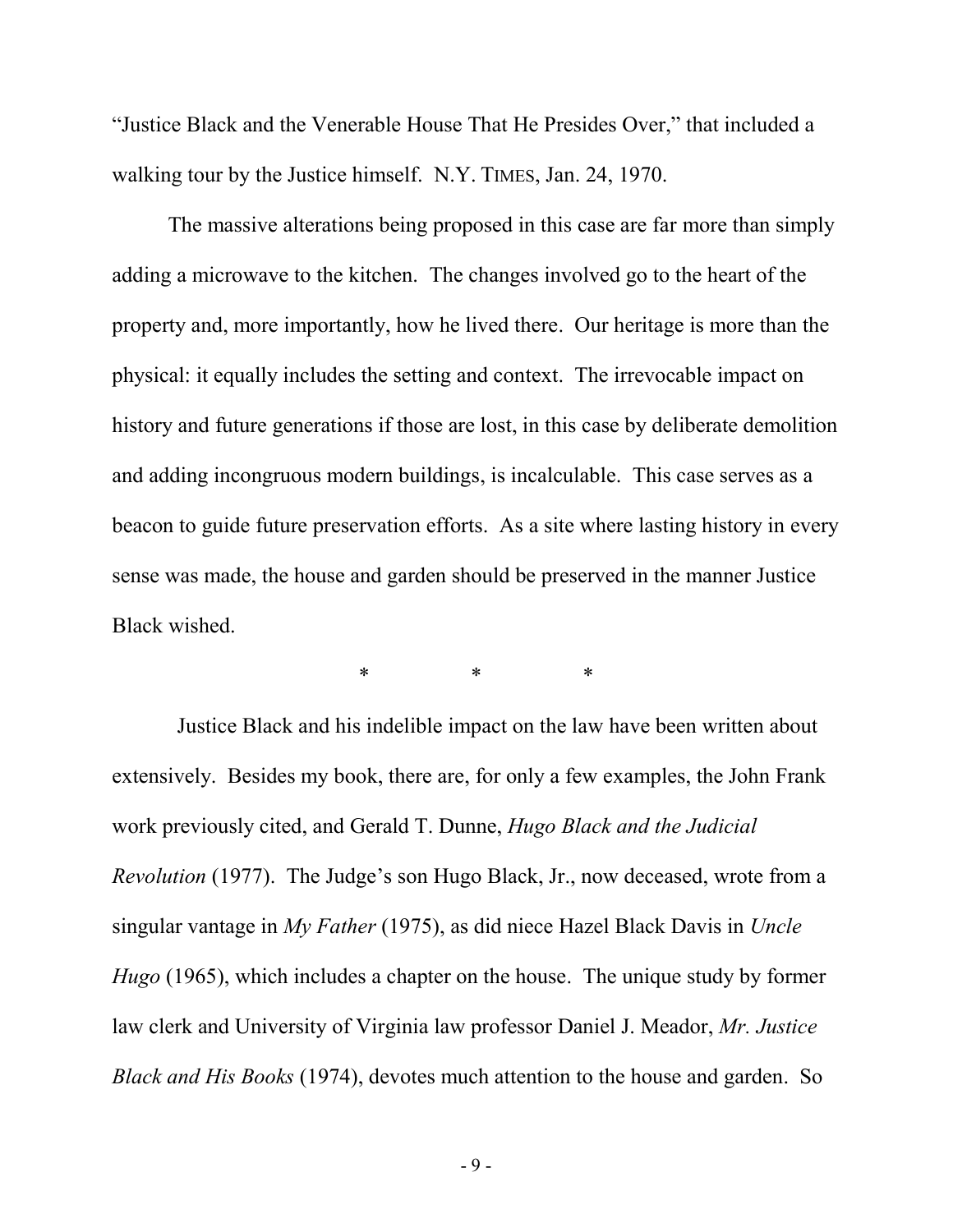do the diary entries in *Mr. Justice and Mrs. Black: The Memoirs of Hugo L. Black and Elizabeth Black* (1986).

 A sampling of the vast collection of works on Black includes also Virginia Van der Veer Hamilton, ed., *Hugo Black and the Bill of Rights* (1978); Steve Suitts, *Hugo Black of Alabama* (2005); Stephen P. Strickland, ed., *Hugo Black and the Supreme Court* (1967); Tinsley E. Yarbrough, *Mr. Justice Black and His Critics* (1988); and Howard Ball, *The Vision and the Dream of Justice Hugo L. Black* (1975), and *Hugo Black: Cold Steel Warrior* (1995).

There also are several studies of how Justice Black interacted with his colleagues. For example, James F. Simon, *The Antagonists: Hugo Black, Felix Frankfurter and Civil Liberties in Modern America* (1989); Mark Silverstein, *Constitutional Faiths: Felix Frankfurter, Hugo Black, and the Process of Judicial Decision Making* (1984); and Howard Ball and Philip J. Cooper, *Of Power and Right: Hugo Black, William O. Douglas, and America's Constitutional Revolution* (1992).

Edmond Cahn, *The Firstness of the First Amendment*, 65 YALE L.J. 464 (1956), best captures Black's intellectual essence. And some of his most famous opinions are collected and commented upon in Irving Dilliard, ed., *One Man's Stand for Freedom: Mr. Justice Black and the Bill of Rights* (1963). The dozens or hundreds of commentaries in law journals are far too numerous to list. A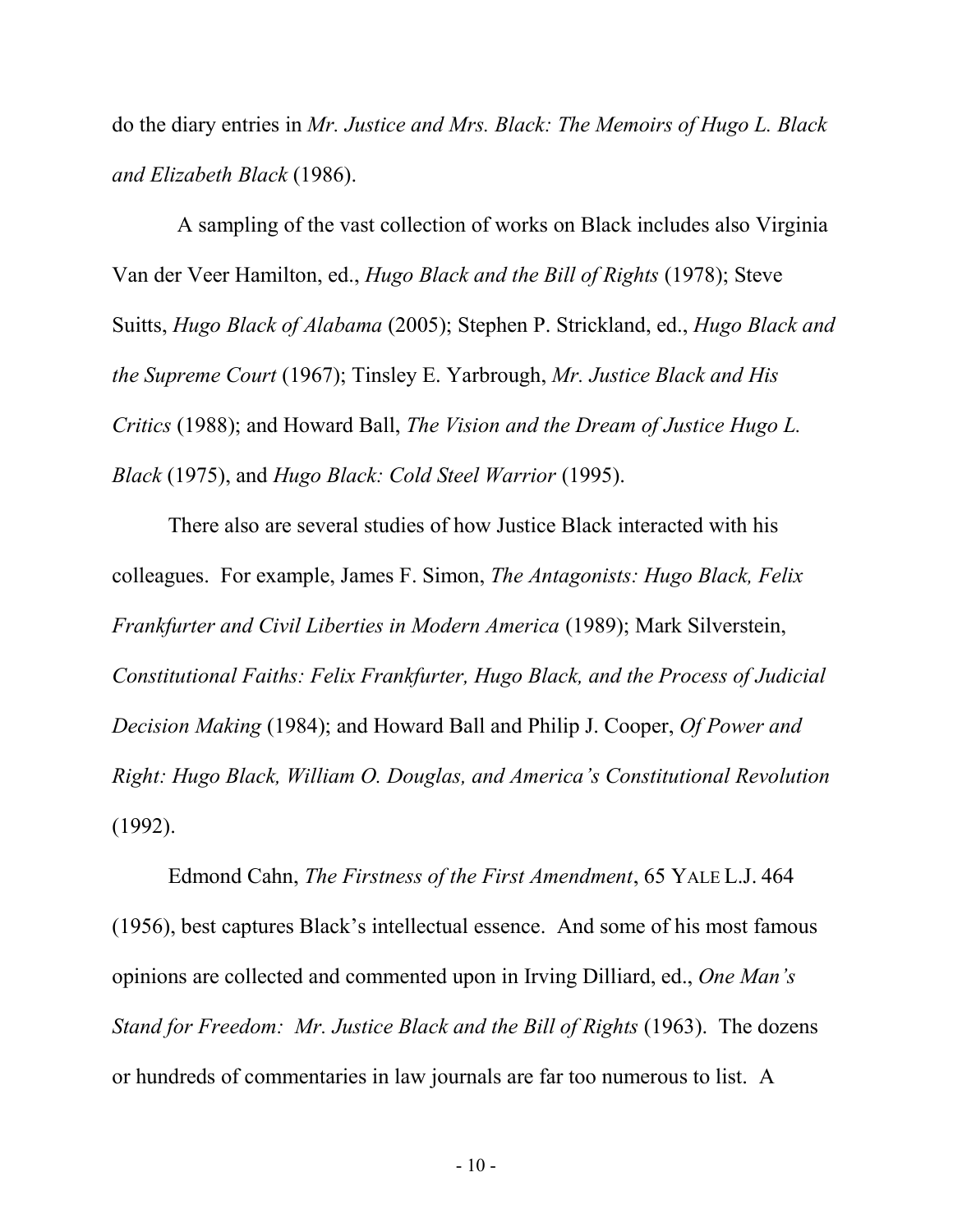symposium celebrating the centenary of his birth is at 36 ALA. L. REV. 789-926 (1985) and 38 ALA. L. REV. 214-499 (1987). A colorful account of one of his favorite cases, *Gideon* v. *Wainwright*, 372 U.S. 335 (1963)—that held that indigent criminal defendants must be provided counsel, turning into law an earlier Black dissent, *Betts* v. *Brady*, 316 U.S. 455, 474 (1942)—is Anthony Lewis's best-seller *Gideon's Trumpet* (1964). For appreciations in the Congress, see *Hugo Lafayette Black: Memorial Addresses and Tributes in the Congress of the United States*, H.R. Doc. No. 92-236, 92d Cong., 1st Sess. (1972). In the words of Chief Justice Earl Warren when Black died, "A Titan has passed." *A Tribute to Hugo L. Black*, 85 HARV. L. REV. 1, 2 (1971). Warren's successor, Warren E. Burger, agreed that Black's career "will rank with those of the great justices." *Justice Black's Imprint*, WASHINGTON STAR, Sept. 19, 1971.

\* \* \*

I am aware that the lawmakers of Virginia and of Alexandria have enacted substantial laws designed to guarantee preservation of rare historic sites like the Hugo L. Black house and garden. Justice Black welcomed and relied on them. These include:

—Virginia's Constitution, art. 11, which makes inviolable "the policy of the Commonwealth to conserve . . . its historical sites and buildings."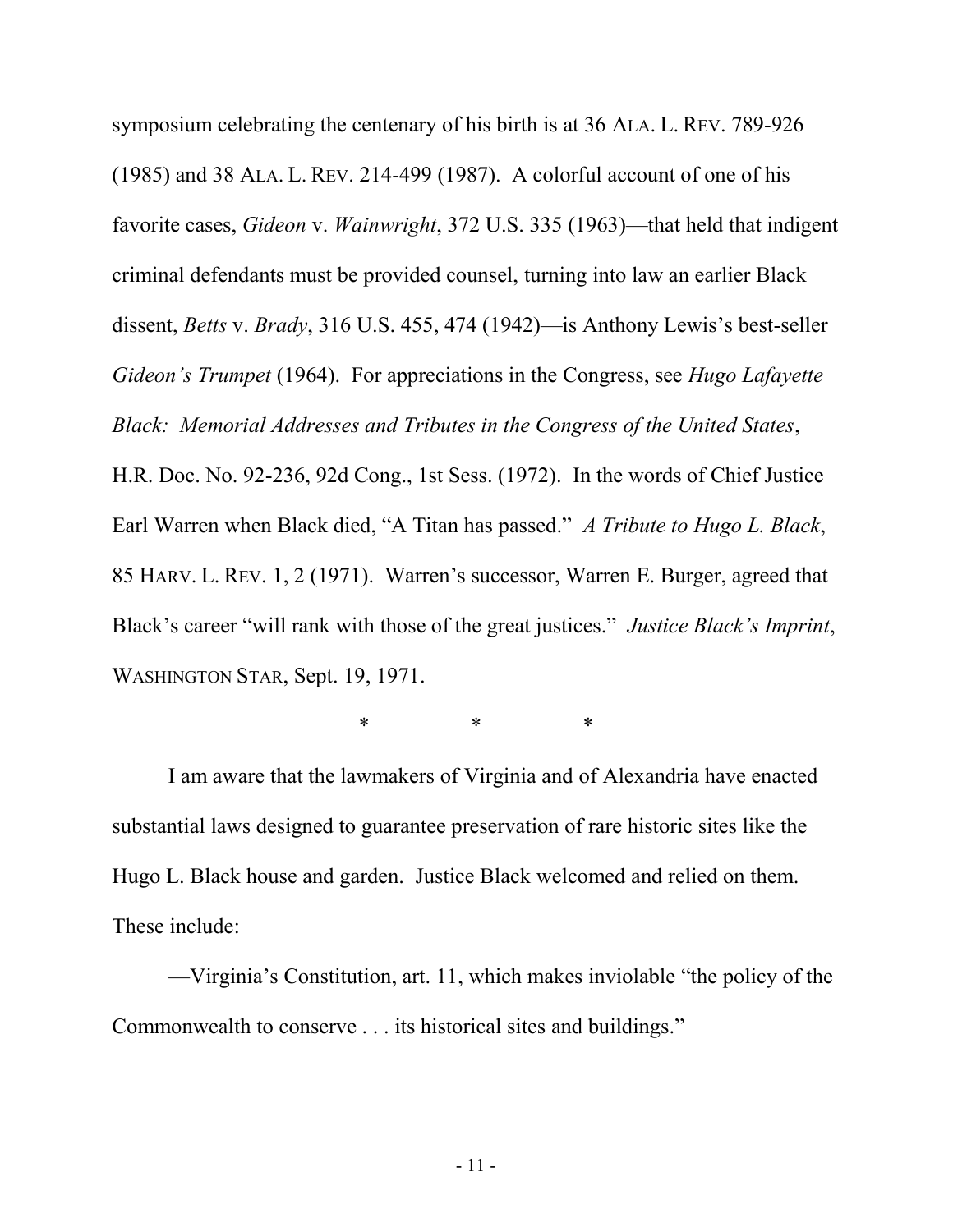—Virginia Code § 10.1-2204, by which with certification approved by Virginia Governor Mills E. Godwin, Jr., the Black property was officially designated a Virginia Historic Landmark, finding that it embodied both "architectural distinction" and "ample historical quality."

—Conclusively, Virginia Code § 10.1-1704, the Open-Space Land Act, which guarantees that the Lee Street garden, having been approved in 1969 as "open-space land," will not be "converted or diverted from open-space land use."

—Also, many provisions of the Alexandria Code that were adopted under the General Assembly's grant in the City Charter "to promote . . . preservation and protection of historic places and any other buildings or structures within the city having an important historic, architectural or cultural interest . . . ." Charter § 9.09(i). For example:

—In the Old and Historic District "to educate residents about the city's cultural and historic heritage" and "to promote local historic preservation efforts" and "protection of historic resources" and to encourage the nomination of historic properties to . . . the Virginia Landmarks Register. Alexandria Code § 10-101.

—Specific standards that restrict permits for demolition and construction, including whether a proposal would "preserve or protect historic places and areas of historic interest" as well as "attracting historians . . . encouraging study and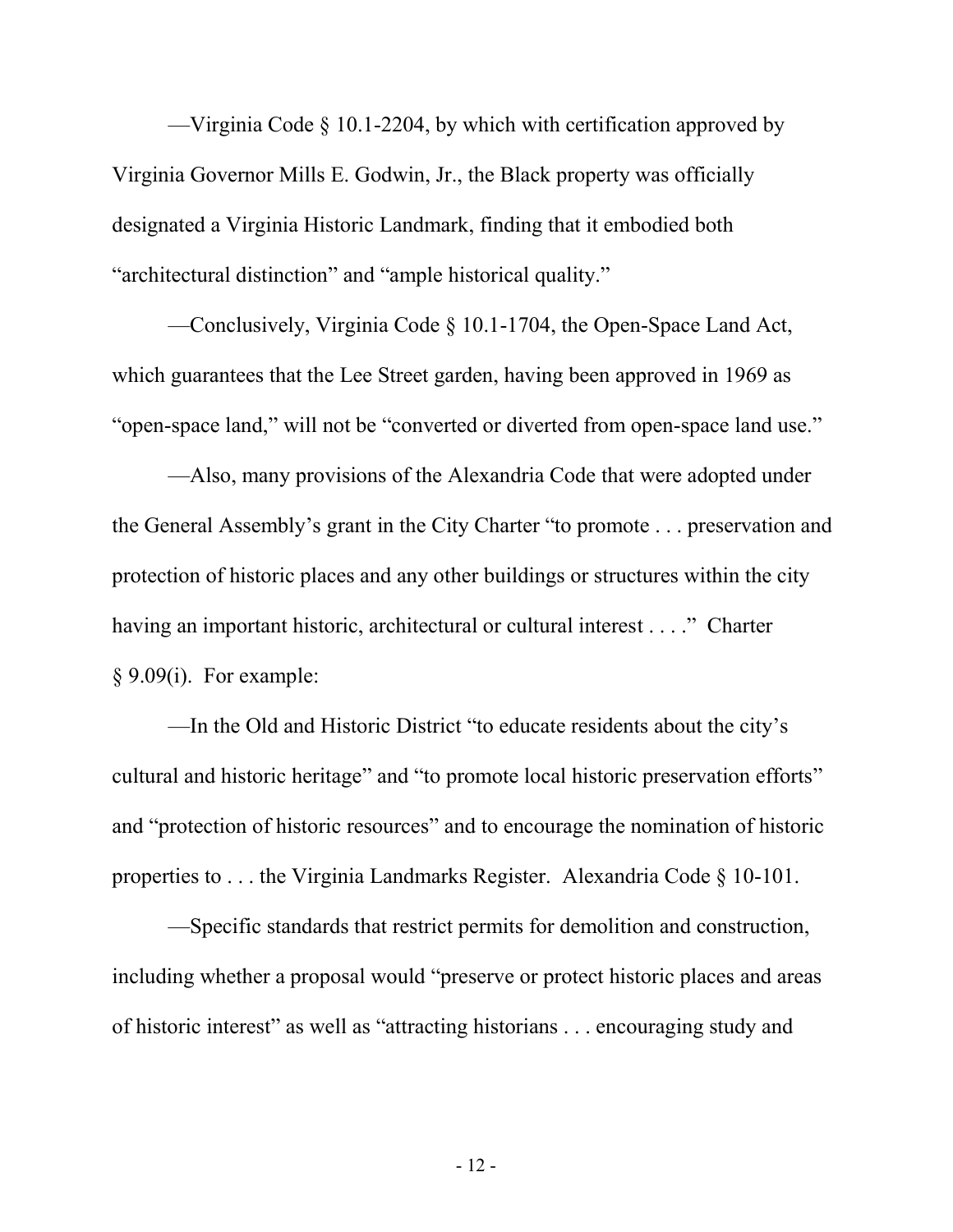interest in American history" and "educating citizens in American culture and heritage." Alexandria Code § 10-105(g), (i), (j).

I am disappointed that the staff report which the City Council adopted in its ruling ignored all of this, and admitted: "Staff did not perform extensive research on the life and work of Justice Black because this already exists elsewhere and, as previously stated, nothing in the proposed application would preclude interpretation of the legal work of the Justice in the future." It cited as its sole reference, Wikipedia. J.A. 41. The report also imagined that "all of the proposed work could . . . be reversed in the future" if some day someone decided to tear down the three huge additions, and to recreate, with ancient bricks and materials no longer available, the demolished wall. It suggested photographing everything before the wreckers and builders came, so as to "help future historians identify any remaining portions of the private garden created by the Blacks." J.A. 38, 108. I cannot conceive that photographing before destruction is what the preservation law had in mind as "protecting the unique resource that is the historic district, including familiar landmarks and other treasured elements of the area" or "protection of historic resources throughout the city." Alexandria Code § 10-101(A), (E). Certainly no capable historian would call that an adequate way to "preserve or protect historic places." Alexandria Code § 10-105(g).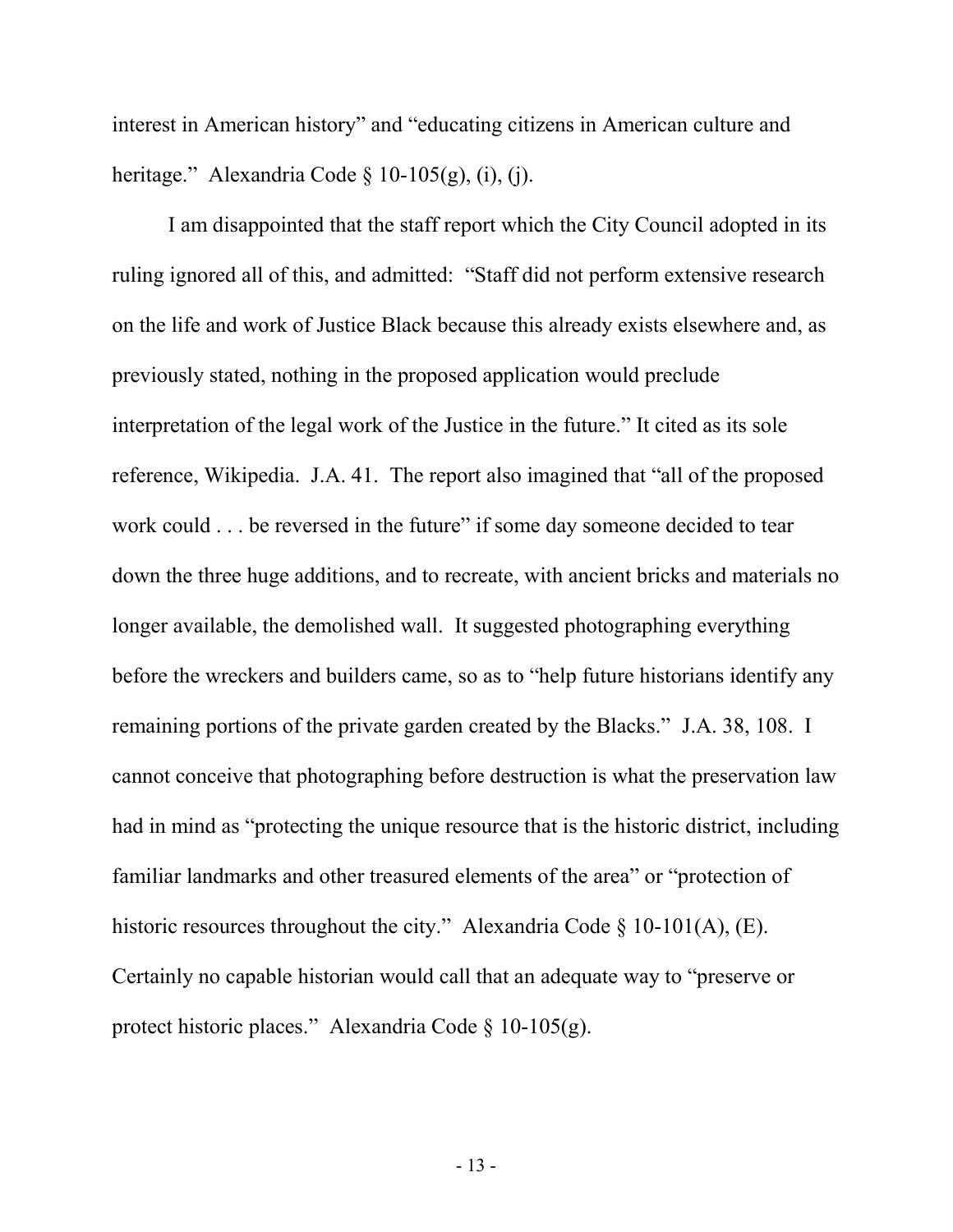None of these legal requirements appears to have received serious attention from the City Council, and unfortunately no meaningful review was provided by the court below. I hope that this Court will at last require that they obey these statutory directions and enforce the law.

#### **CONCLUSION**

I urge this Court to honor the claims of history, as recognized and enacted in Virginia's laws, and reverse the judgment that would allow the irrevocable destruction of the historic Hugo L. Black house and garden.

Respectfully submitted,

 $_{\neg\negthinspace u}\!\mathscr{O}_{\negthinspace\Lambda}$ 

ROGER K. NEWMAN 1430 Campanelli Drive Plantation, Florida 33322 (347)281-2164 rogernewman47@gmail.com

*Appearing Pro Se*